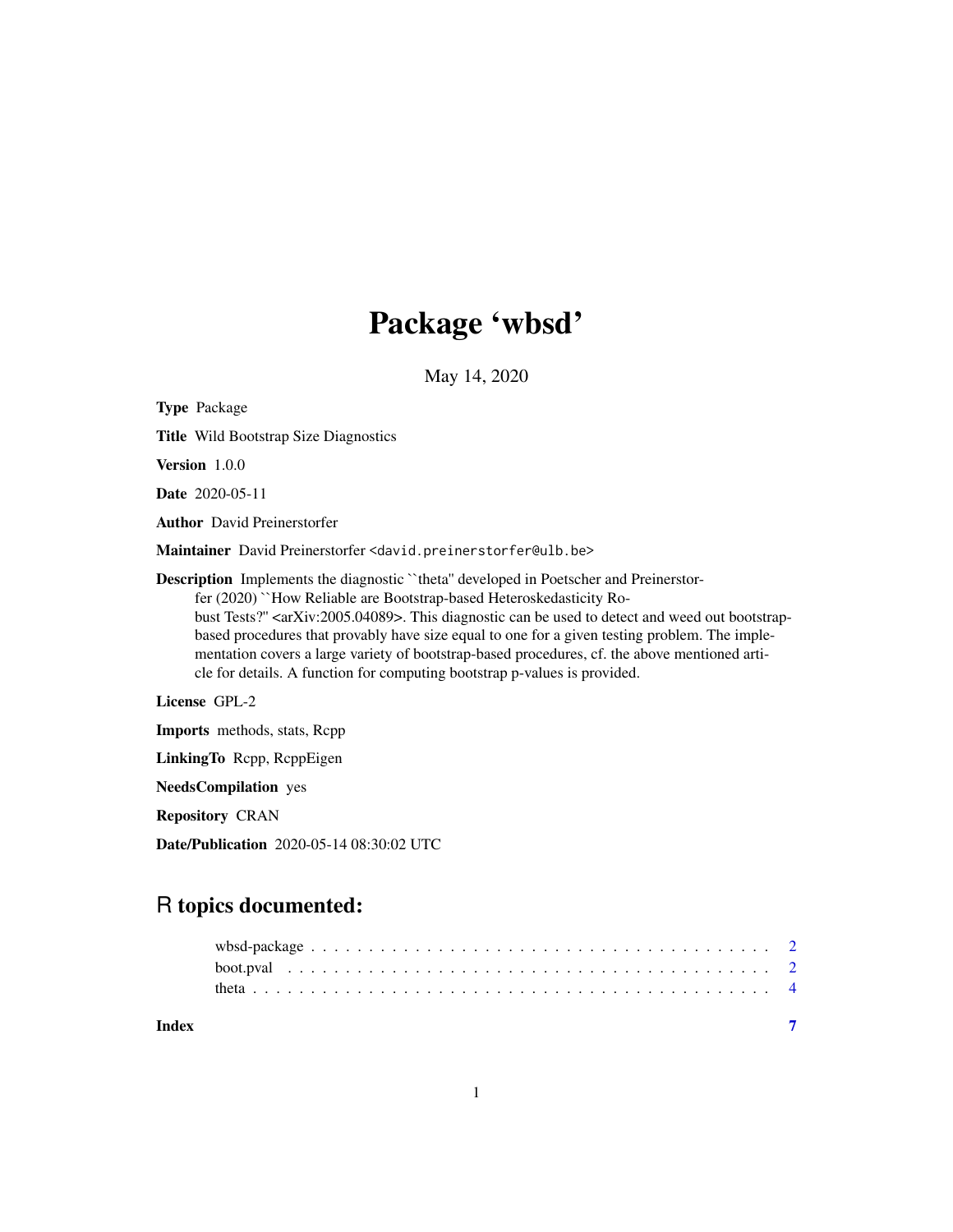<span id="page-1-0"></span>

#### Description

The package wbsd provides functions for testing affine hypotheses on the regression coefficient vector in linear regression models with heteroskedastic errors based on the wild bootstrap. In particular, it provides (i) the function theta to compute the value of the diagnostic "theta" suggested in the article Pötscher and Preinerstorfer (2020); and it provides (ii) the function boot.pval to obtain bootstrap p-values. Various test statistics (null-restricted/unrestricted covariance estimator; classical F-test and F-tests based on HC0 - HC4 covariance estimators) are included. The functions also cover various bootstrap schemes. We refer the user to Pötscher and Preinerstorfer (2020) for: details concerning the framework, test statistics, bootstrap schemes, the definition of theta (depending on the test statistic and scheme used), the underlying theoretical results, and for further references.

#### References

Pötscher, B. M. and Preinerstorfer, D. (2020). How Reliable are Bootstrap-based Heteroskedasticity Robust Tests? <arXiv:2005.04089>

boot.pval *Bootstrap p-value*

#### Description

This function computes a bootstrap p-value as discussed in the article Pötscher and Preinerstorfer (2020).

#### Usage

```
boot.pval(y, X, R, r, hcmethod, restr.cov, wilddist, wildmult,
wildmult.restr, boot.res.restr, boot.center.restr,
tol = 1e-07, comp.meth = "exact", Boot.supp = NULL,
checks = TRUE, cores = 1)
```
#### Arguments

| У | Matrix (n rows)                         |
|---|-----------------------------------------|
| X | Matrix (n times k, rank k).             |
| R | Matrix $(q \times k, \text{rank } q)$ . |
| r | Vector (q dimensional).                 |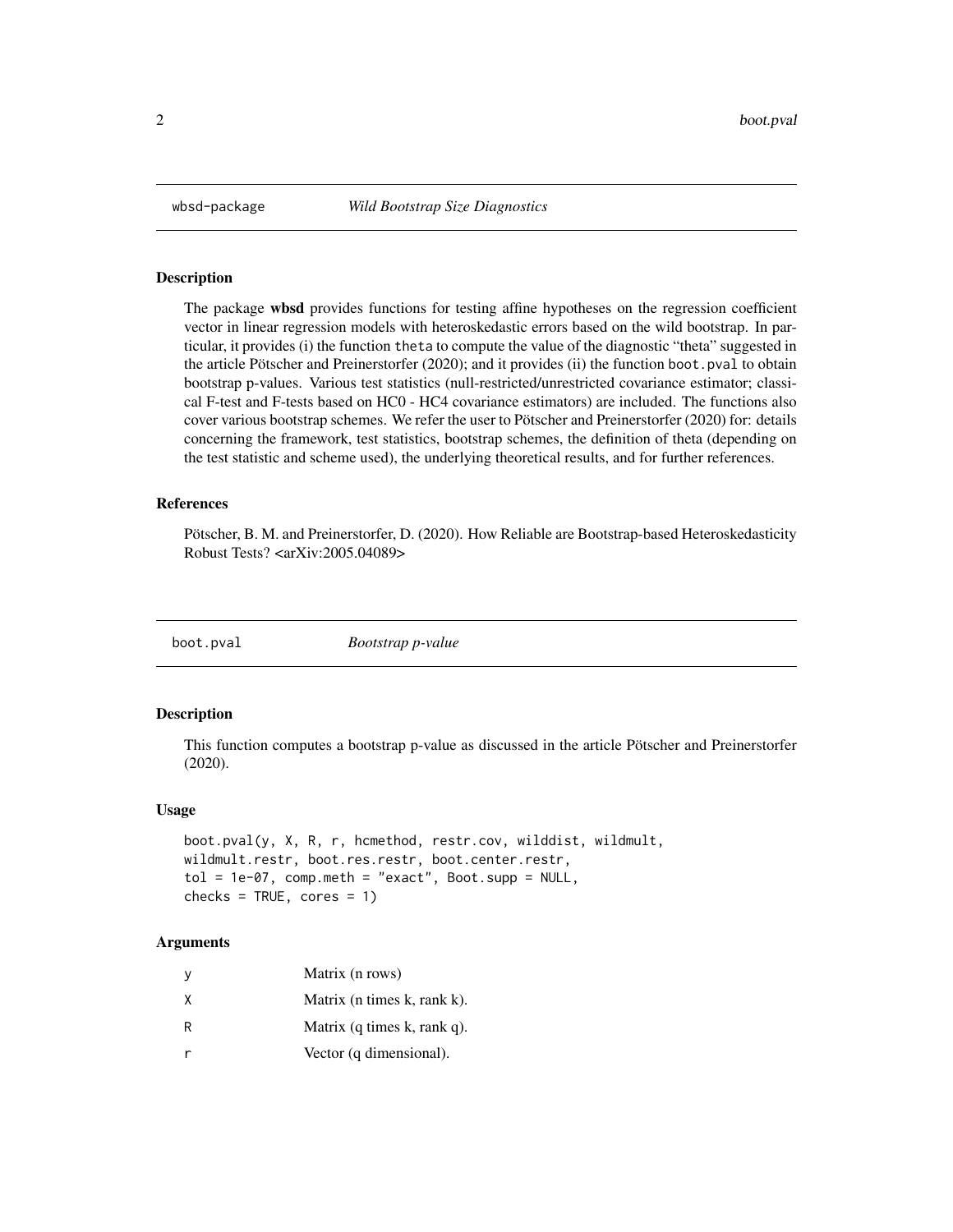#### boot.pval 3

| hcmethod          | Integer in [-1, 4]. Determines the method used in the construction of the covari-<br>ance estimator used in the test statistic. The value -1 corresponds to uncorrected<br>F statistic without df adjustment; the value 0 corresponds to the HC0 estimator;<br>; the value 4 corresponds to the HC4 estimator. Cf. Pötscher and Preinerstorfer<br>(2020) and the references there for details.                  |
|-------------------|-----------------------------------------------------------------------------------------------------------------------------------------------------------------------------------------------------------------------------------------------------------------------------------------------------------------------------------------------------------------------------------------------------------------|
| restr.cov         | TRUE or FALSE. Covariance matrix estimator based on null-restricted (TRUE)<br>or unrestricted (FALSE) residuals.                                                                                                                                                                                                                                                                                                |
| wilddist          | Auxiliary distribution used to generate the bootstrap sample. Either "rademacher"<br>or "mammen". This is only used in case comp.meth $=$ exact.                                                                                                                                                                                                                                                                |
| wildmult          | Integer in [0, 4]. Determines the wild-bootstrap multiplier weights used. The<br>value 0 corresponds to constant multipliers of 1; the value 1 corresponds to<br>multipliers that are obtained by taking the square of the HC1 weights; ; the<br>value 4 corresonds to multipliers that are obtained by taking the square of the<br>HC4 weights.                                                                |
|                   | wildmult.restr TRUE or FALSE. Bootstrap multiplier weights computed on null-restricted (TRUE)<br>or unrestricted (FALSE) projection matrix.                                                                                                                                                                                                                                                                     |
|                   | boot.res.restr TRUE or FALSE. Bootstrap residuals based on null-restricted sample residuals<br>(TRUE) or unrestricted sample residuals (FALSE)                                                                                                                                                                                                                                                                  |
| boot.center.restr |                                                                                                                                                                                                                                                                                                                                                                                                                 |
|                   | TRUE or FALSE. Bootstrap sample centered at null-restricted predictor (TRUE)<br>or at the unrestricted predictor (FALSE).                                                                                                                                                                                                                                                                                       |
| tol               | Real number. Tolerance parameter used in checking invertibility of the covari-<br>ance matrix in the test statistic. Default is 1e-07. A negativ input value will<br>be converted to the machine epsilon. To check the stability of the numerical<br>computations, it is recommended to try different values of tol and compare the<br>obtained value of theta. Larger values of tol will lead to larger theta. |
| comp.meth         | "exact" or "approximation". Determines whether probabilities over the boot-<br>strap distribution are computed exactly or approximately (the latter requires in-<br>put Boot.supp). Exact computations are only feasible for small sample sizes.                                                                                                                                                                |
| Boot.supp         | Bootstrap approximation distribution (e.g., obtained by drawing vectors each<br>with n independent entries distributed according to a Rademacher or Mammen<br>distribution); (matrix, n rows, columns = number of bootstrap samples). This is<br>only used if comp.meth = "approximation"; note that these vectors are further<br>multiplied by wildmult weights.                                               |
| checks            | TRUE (default) or FALSE. Determines whether input checks are conducted<br>(TRUE) or not (FALSE).                                                                                                                                                                                                                                                                                                                |
| cores             | Positive integer. Maximal number of cores used in the computations.                                                                                                                                                                                                                                                                                                                                             |
|                   |                                                                                                                                                                                                                                                                                                                                                                                                                 |

### Details

For details see the relevant sections in Pötscher and Preinerstorfer (2020).

#### Value

| Ŋ | Bootstrap p-value. |  |
|---|--------------------|--|
|---|--------------------|--|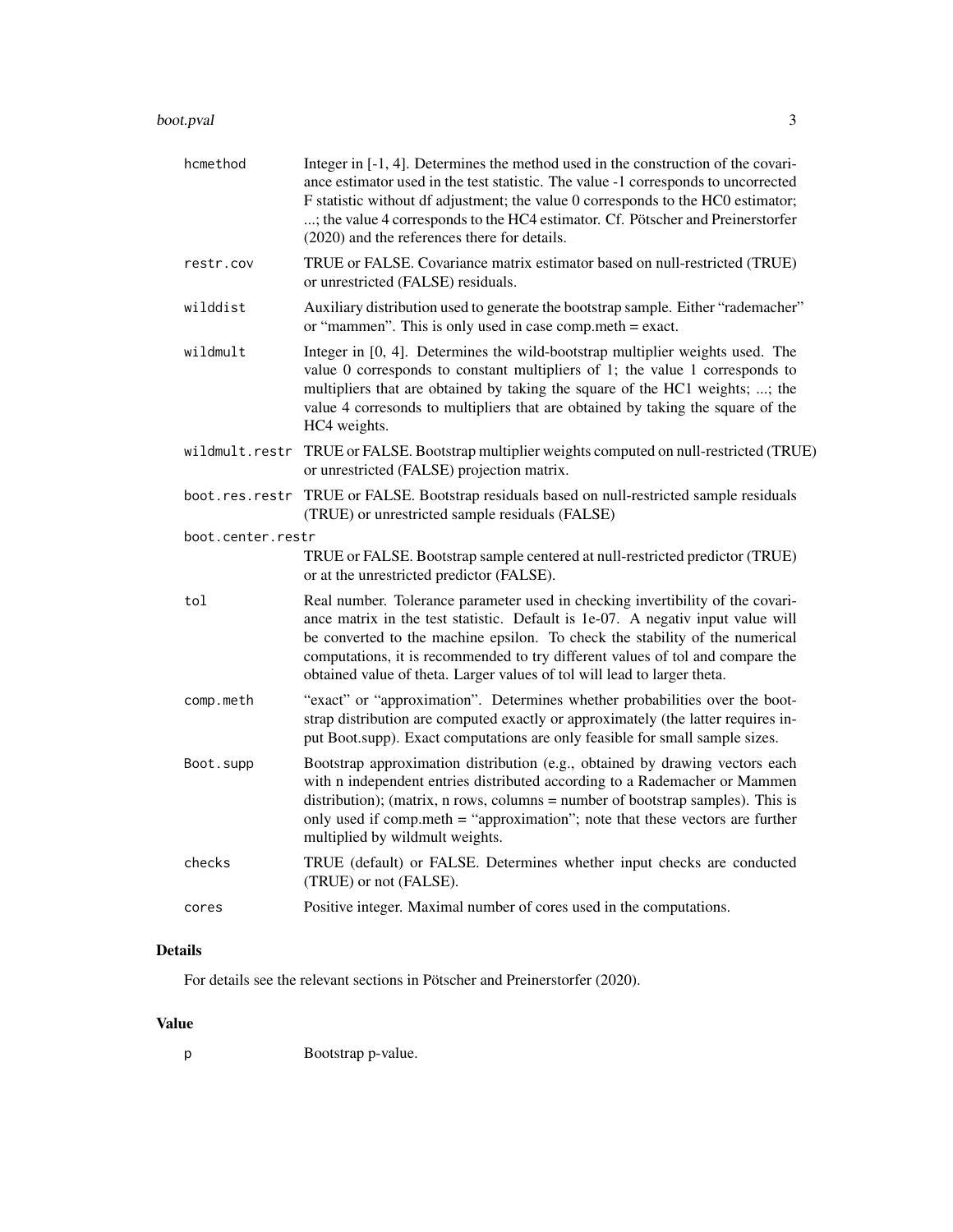#### <span id="page-3-0"></span>References

Pötscher, B. M. and Preinerstorfer, D. (2020). How Reliable are Bootstrap-based Heteroskedasticity Robust Tests? <arXiv:2005.04089>

#### Examples

```
y <- matrix(rnorm(10), ncol = 1)
X <- cbind(rep(1, 10), rnorm(10))
R \leq - matrix(c(0, 1), nrow = 1, ncol = 2)
r <- 0
boot.pval(y, X, R, r, 3, FALSE, "rademacher", 3, FALSE, TRUE, TRUE)
```
theta *theta*

#### Description

This function computes theta as discussed in the article Pötscher and Preinerstorfer (2020).

#### Usage

```
theta(
X, R, r, hcmethod, restr.cov, wilddist, wildmult,
wildmult.restr, boot.res.restr, boot.center.restr,
tol = 1e-07, as.tol = 1e-07, in.tol = 1e-05, comp.meth = "exact",
Boot.supp = NULL, checks = TRUE, cores = 1)
```
#### Arguments

| χ         | Matrix (n times k, rank k).                                                                                                                                                                                                                                                                                                                                                                       |
|-----------|---------------------------------------------------------------------------------------------------------------------------------------------------------------------------------------------------------------------------------------------------------------------------------------------------------------------------------------------------------------------------------------------------|
| R         | Matrix $(q \times k, \text{rank } q)$ .                                                                                                                                                                                                                                                                                                                                                           |
| r         | Vector (q dimensional).                                                                                                                                                                                                                                                                                                                                                                           |
| hcmethod  | Integer in $[-1, 4]$ . Determines the method used in the construction of the covari-<br>ance estimator used in the test statistic. The value -1 corresponds to uncorrected<br>F statistic without df adjustment; the value 0 corresponds to the HC0 estimator;<br>; the value 4 corresponds to the HC4 estimator. Cf. Pötscher and Preinerstorfer<br>(2020) and the references there for details. |
| restr.cov | TRUE or FALSE. Covariance matrix estimator based on null-restricted (TRUE)<br>or unrestricted (FALSE) residuals.                                                                                                                                                                                                                                                                                  |
| wilddist  | Distribution used to generate the bootstrap sample. Either "rademacher" or<br>"mammen". This is only used in case comp.meth = exact.                                                                                                                                                                                                                                                              |
| wildmult  | Integer in [0, 4]. Determines the wild-bootstrap multiplier weights used. The<br>value 0 corresponds to constant multiplieres of 1; the value 1 corresponds to<br>multipliers that are obtained by taking the square of the HC1 weights; ; the<br>value 4 corresonds to multipliers that are obtained by taking the square of the<br>HC4 weights.                                                 |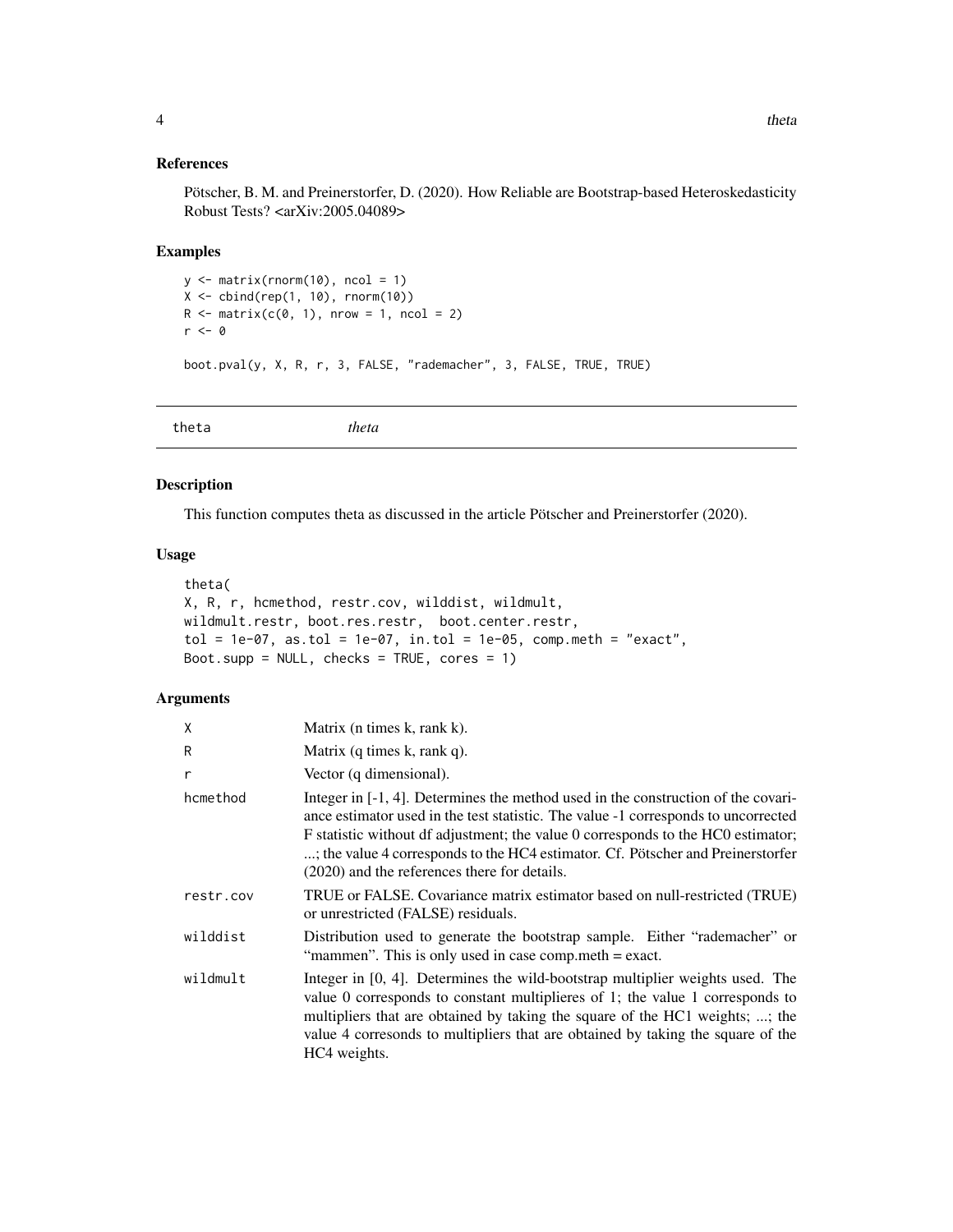#### theta 5

|                   | wildmult.restr TRUE or FALSE. Bootstrap multiplier weights computed on null-restricted (TRUE)<br>or unrestricted (FALSE) projection matrix.                                                                                                                                                                                                                                                                                                                                                                                                                                                                                          |
|-------------------|--------------------------------------------------------------------------------------------------------------------------------------------------------------------------------------------------------------------------------------------------------------------------------------------------------------------------------------------------------------------------------------------------------------------------------------------------------------------------------------------------------------------------------------------------------------------------------------------------------------------------------------|
| boot.res.restr    | TRUE or FALSE. Bootstrap residuals based on null-restricted sample residuals<br>(TRUE) or unrestricted sample residuals (FALSE)                                                                                                                                                                                                                                                                                                                                                                                                                                                                                                      |
| boot.center.restr | TRUE or FALSE. Bootstrap sample centered at null-restricted predictor (TRUE;<br>or FALSE)                                                                                                                                                                                                                                                                                                                                                                                                                                                                                                                                            |
| tol               | Real number. Tolerance parameter used in checking invertibility of the covari-<br>ance matrix in the test statistic. This tolerance parameter is also used in check-<br>ing $R\hat{\beta}(e_i) \neq 0$ in the computation of $\vartheta_{2,Het}$ and $\vartheta_{2,uc}$ (it is checked whether<br>$  R\hat{\beta}(e_i)  _{\infty} > tol.$ Default is 1e-07. A negativ input value will be converted<br>to the machine epsilon. To check the stability of the numerical computations, it<br>is recommended to try different values of tol and compare the obtained value of<br>theta. Larger values of tol will lead to larger theta. |
| as.tol            | Real number. Tolerance parameter used in checking Assumptions 1 or 2. De-<br>fault is 1e-07. A negativ input value will be converted to the machine epsilon.<br>To check the stability of the numerical computations, it is recommended to try<br>different values of as.tol and compare the obtained value of theta. Larger values<br>of as.tol will lead to larger theta.                                                                                                                                                                                                                                                          |
| in.tol            | Real number. Tolerance parameter used in checking a strict inequality in the<br>theta computation. Default is 1e-05. A negativ input value will be converted to<br>the machine epsilon. To check the stability of the numerical computations, it is<br>recommended to try different values of in.tol and compare the obtained value of<br>theta. Larger values of in.tol will lead to larger theta.                                                                                                                                                                                                                                  |
| comp.meth         | "exact" or "approximation". Determines whether probabilities over the boot-<br>strap distribution are computed exactly or approximately. Exact computations<br>are only feasible for small sample sizes.                                                                                                                                                                                                                                                                                                                                                                                                                             |
| Boot.supp         | Bootstrap approximation distribution (e.g., obtained by drawing vectors each<br>with n independent entries distributed according to a Rademacher distribution,<br>or a Mammen distribution); (matrix, n rows, columns = number of bootstrap<br>samples). This is only used if comp.meth $=$ "approximation"; note that these<br>vectors are further multiplied by wildmult weights.                                                                                                                                                                                                                                                  |
| checks            | TRUE (default) or FALSE. Determines whether input checks are conducted<br>(TRUE) or not (FALSE).                                                                                                                                                                                                                                                                                                                                                                                                                                                                                                                                     |
| cores             | Positive integer. Maximal number of cores used in the computations.                                                                                                                                                                                                                                                                                                                                                                                                                                                                                                                                                                  |

## Details

For details see the relevant sections in Pötscher and Preinerstorfer (2020).

#### Value

| theta    | The value of theta; in case Assumptions are not satisfied NA is returned. |
|----------|---------------------------------------------------------------------------|
| Aspt.sat | TRUE if checks passed, FALSE if checks did not pass.                      |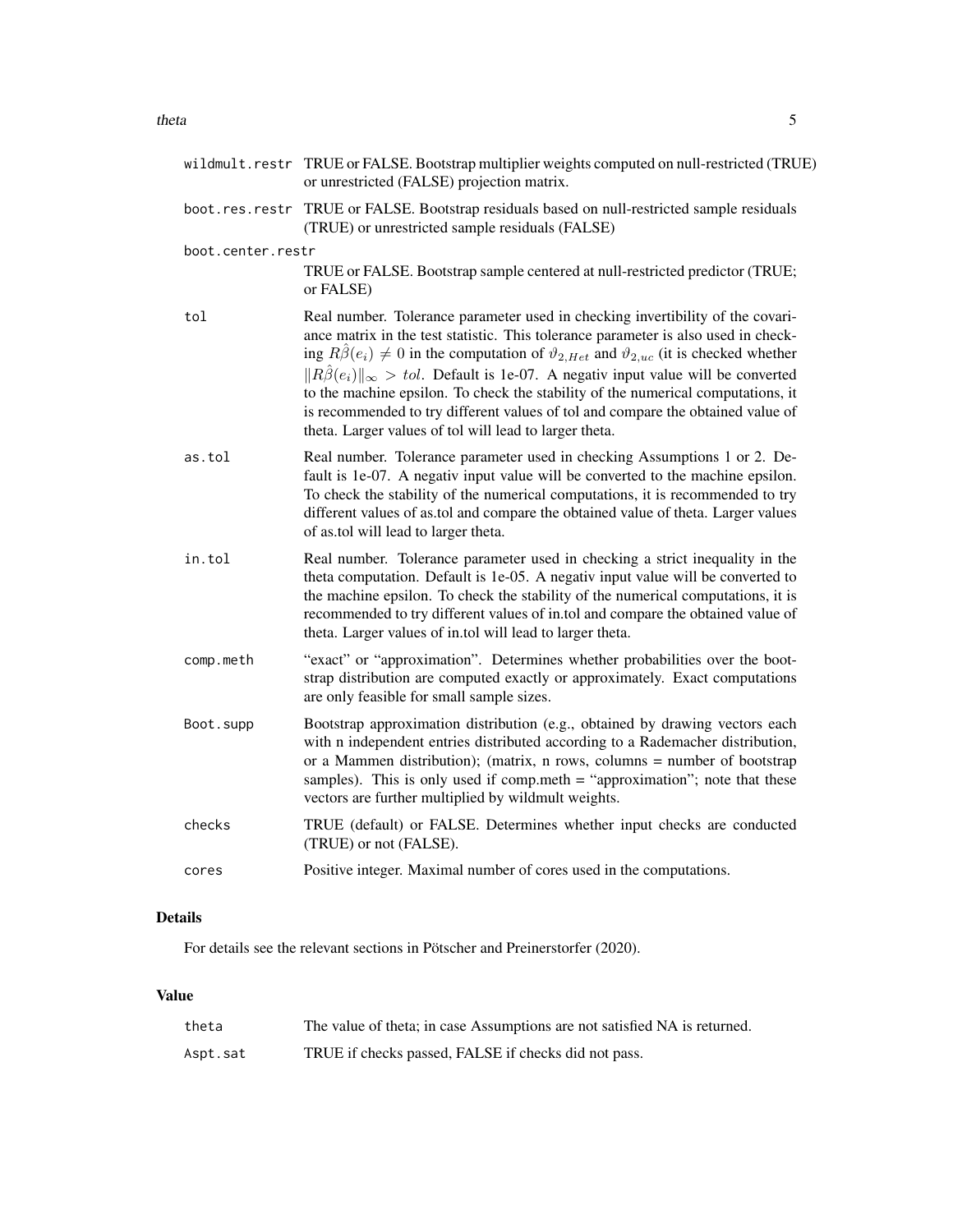| Max.ind | The index that led to the minimum in the computation of theta. If Astp.sat $=$          |
|---------|-----------------------------------------------------------------------------------------|
|         | FALSE, then Max.ind = NA. Furthermore, Max.ind = NA in case theta was                   |
|         | determined by the sufficient condition ( $k = q$ , boot.res.restr = boot.center.restr = |
|         | TRUE) for theta $= 1$ discussed in the paper                                            |

#### References

Pötscher, B. M. and Preinerstorfer, D. (2020). How Reliable are Bootstrap-based Heteroskedastiity Robust Tests? <arXiv:2005.04089>

#### Examples

```
v1 <- rnorm(10)
X \leftarrow \text{cbind}(\text{rep}(1, 10), \text{norm}(10), \text{norm}(10), \text{sign}(v1)*exp(v1))R \leftarrow \text{rbind}(c(0, 0, 1, 0), c(0, 0, 0, 1))r \leftarrow c(\emptyset, \emptyset)theta(X, R, r, 3, FALSE, "rademacher", 3, FALSE, TRUE, TRUE)
```